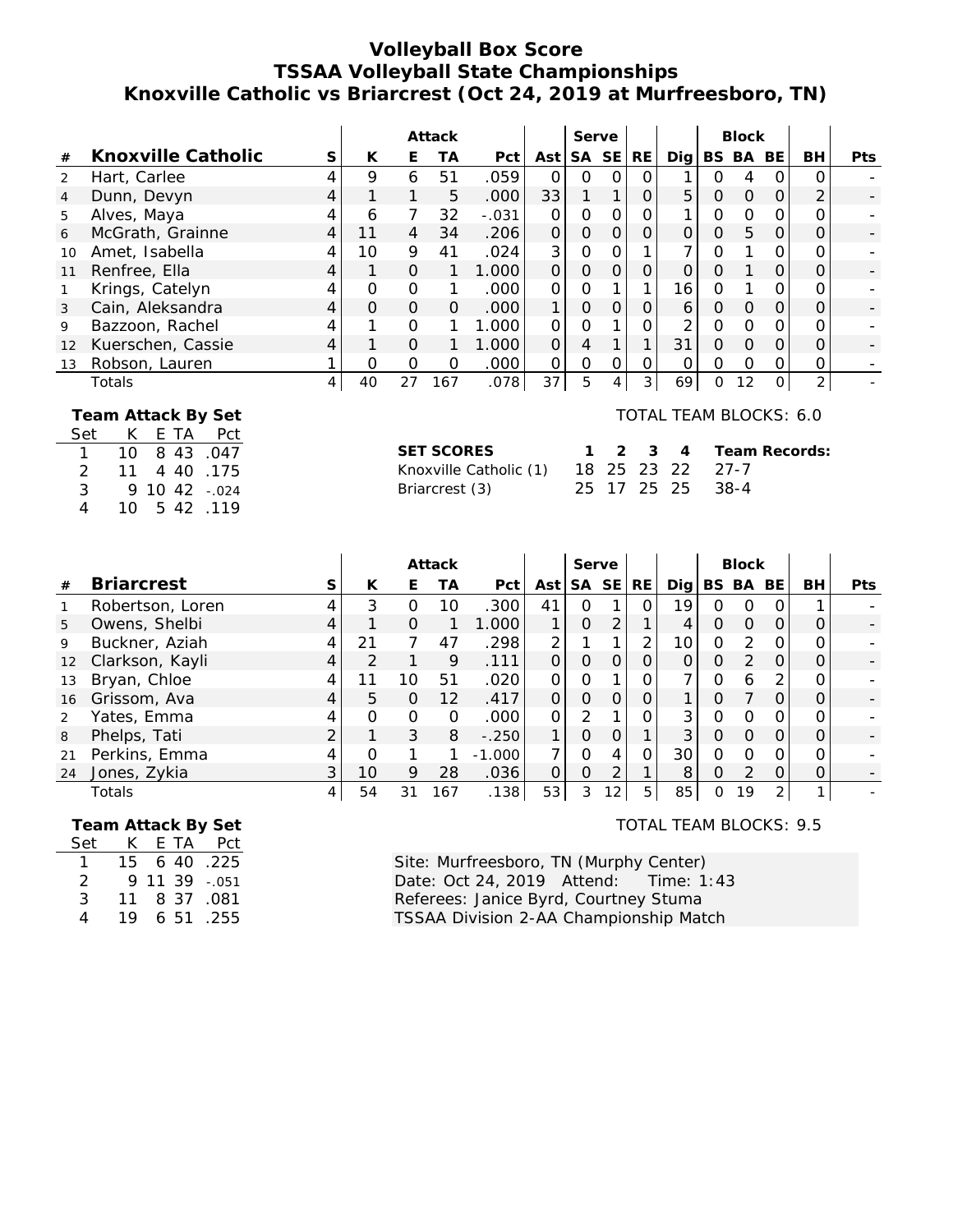**Play-by-Play Summary (1st set)**

## **Knoxville Catholic vs Briarcrest (Oct 24, 2019 at Murfreesboro, TN)**

*For KCATH: Dunn, Devyn/Alves, Maya; Renfree, Ella/Hart, Carlee; Amet, Isabella/McGrath, Grainne; libero Kuerschen, Cassie. For BRCREST: Robertson, Loren/Buckner, Aziah; Grissom, Ava/Bryan, Chloe; Owens, Shelbi/Clarkson, Kayli; libero Perkins, Emma.* 1-0 [Robertson, Loren] Kill by Bryan, Chloe (from Perkins, Emma). 2-0 [Robertson, Loren] Kill by Grissom, Ava (from Robertson, Loren). 2-1 [Robertson, Loren] Service error. 3-1 [Dunn, Devyn] Kill by Buckner, Aziah (from Robertson, Loren). 3-2 [Buckner, Aziah] Kill by Hart, Carlee (from Dunn, Devyn). 4-2 [Krings, Catelyn] Kill by Bryan, Chloe (from Robertson, Loren). 5-2 [Yates, Emma] Service ace (Krings, Catelyn). 5-3 [Yates, Emma] Kill by Kuerschen, Cassie (from Amet, Isabella). 6-3 [Kuerschen, Cassie] Kill by Clarkson, Kayli (from Robertson, Loren). 6-4 [Bryan, Chloe] Kill by McGrath, Grainne (from Dunn, Devyn). 7-4 [Cain, Aleksandra] Kill by Robertson, Loren (from Phelps, Tati). 8-4 [Owens, Shelbi] Attack error by McGrath, Grainne. 8-5 [Owens, Shelbi] Kill by Amet, Isabella (from Dunn, Devyn). 9-5 [Amet, Isabella] Kill by Buckner, Aziah (from Robertson, Loren). 10-5 [Perkins, Emma] Kill by Buckner, Aziah (from Robertson, Loren). *Timeout Knoxville Catholic.* 11-5 [Perkins, Emma] Attack error by Amet, Isabella. 12-5 [Perkins, Emma] Attack error by Alves, Maya. 12-6 [Perkins, Emma] Service error. 13-6 [Bazzoon, Rachel] Kill by Buckner, Aziah (from Robertson, Loren). 14-6 [Robertson, Loren] Kill by Robertson, Loren (from Perkins, Emma). 15-6 [Robertson, Loren] Attack error by Alves, Maya (block by Grissom, Ava; Bryan, Chloe). 16-6 [Robertson, Loren] Kill by Buckner, Aziah (from Perkins, Emma). 16-7 [Robertson, Loren] Kill by Alves, Maya (from Dunn, Devyn). 16-8 [Dunn, Devyn] Attack error by Buckner, Aziah (block by Hart, Carlee; Renfree, Ella). 17-8 [Dunn, Devyn] Kill by Bryan, Chloe (from Robertson, Loren). 18-8 [Buckner, Aziah] Kill by Bryan, Chloe (from Perkins, Emma). 19-8 [Buckner, Aziah] Kill by Grissom, Ava (from Robertson, Loren). 19-9 [Buckner, Aziah] Kill by Alves, Maya (from Dunn, Devyn). 19-10 [Krings, Catelyn] Kill by Renfree, Ella. 19-11 [Krings, Catelyn] Attack error by Bryan, Chloe. 20-11 [Krings, Catelyn] Attack error by Amet, Isabella (block by Grissom, Ava; Bryan, Chloe). 20-12 [Yates, Emma] Kill by Hart, Carlee (from Dunn, Devyn). 20-13 [Kuerschen, Cassie] Attack error by Bryan, Chloe (block by McGrath, Grainne; Amet, Isabella). 21-13 [Kuerschen, Cassie] Service error. 21-14 [Bryan, Chloe] Attack error by Phelps, Tati. 21-15 [Cain, Aleksandra] Attack error by Buckner, Aziah. *Timeout Briarcrest.* 21-16 [Cain, Aleksandra] Kill by McGrath, Grainne (from Dunn, Devyn). 21-17 [Cain, Aleksandra] Attack error by Phelps, Tati. 22-17 [Cain, Aleksandra] Attack error by Amet, Isabella. 23-17 [Owens, Shelbi] Attack error by McGrath, Grainne. 24-17 [Owens, Shelbi] Attack error by Amet, Isabella. 24-18 [Owens, Shelbi] Kill by McGrath, Grainne (from Dunn, Devyn).

25-18 [Amet, Isabella] Kill by Buckner, Aziah (from Robertson, Loren).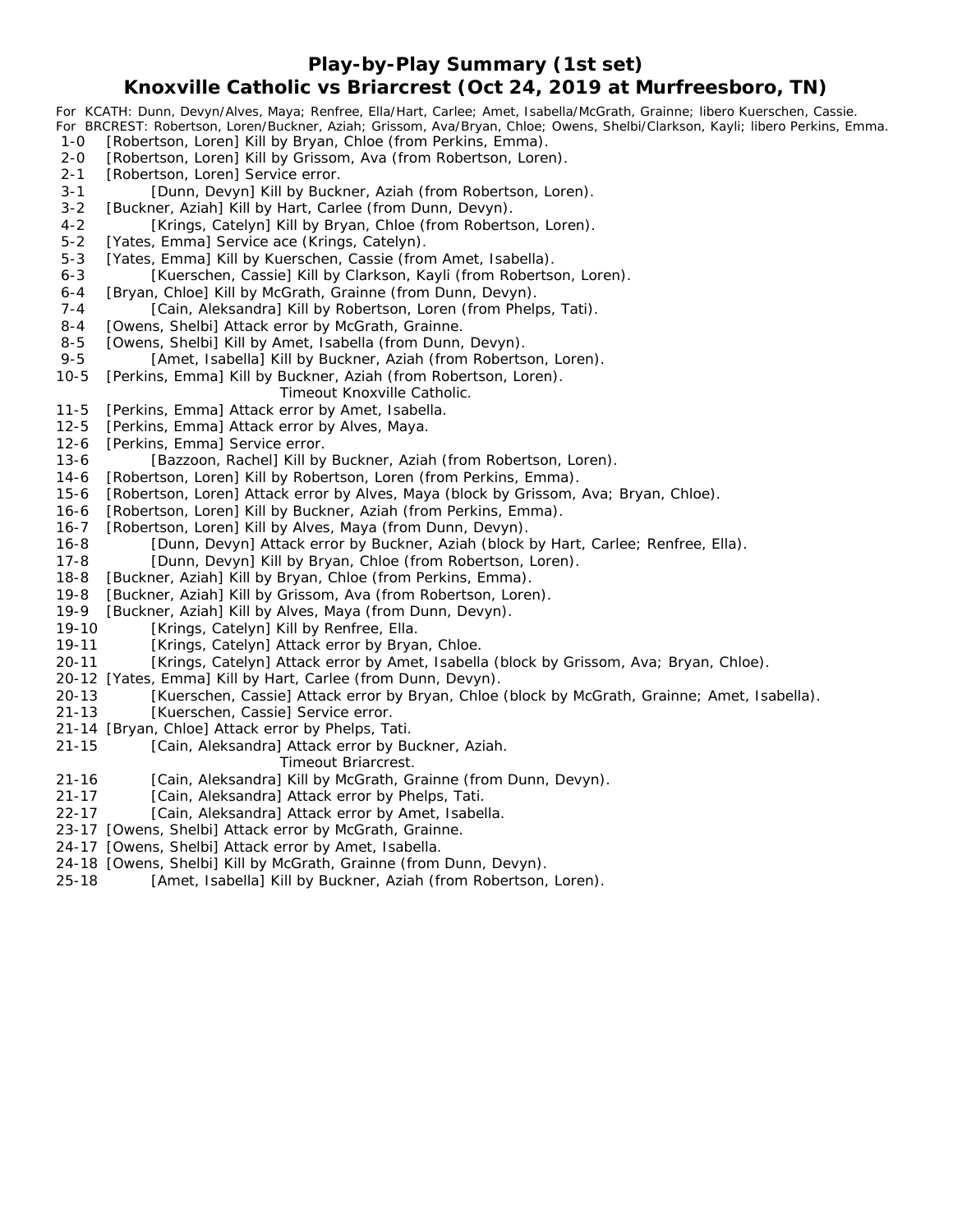# **Volleyball Box Score (1st set only) TSSAA Volleyball State Championships Knoxville Catholic vs Briarcrest (Oct 24, 2019 at Murfreesboro, TN)**

|                |                                                                       |   |               |               | Attack   |         |          | Serve    |          |                |                 |          | <b>Block</b> |           |          |     |
|----------------|-----------------------------------------------------------------------|---|---------------|---------------|----------|---------|----------|----------|----------|----------------|-----------------|----------|--------------|-----------|----------|-----|
| #              | Knoxville Catholic                                                    | S | K             | Е             | ТA       | Pct     | Ast      |          | SA SE    | RE             | Dig l           |          | BS BA        | <b>BE</b> | BH       | Pts |
| 2              | Hart, Carlee                                                          |   | $\mathcal{P}$ | $\Omega$      | 9        | .222    | $\Omega$ | Ο        |          |                |                 | O        |              |           |          |     |
| $\overline{4}$ | Dunn, Devyn                                                           |   | $\Omega$      | $\Omega$      | $\Omega$ | .000    | 8        | 0        | $\Omega$ | $\overline{O}$ | O               | Ο        | $\Omega$     | $\Omega$  | 0        |     |
| 5              | Alves, Maya                                                           |   | 2             | 2             | 12       | .000    | $\Omega$ | 0        | O        | Ο              |                 | Ω        | $\Omega$     | Ο         |          |     |
| 6              | McGrath, Grainne                                                      |   | 3             | 2             | 11       | .091    | $\Omega$ | $\Omega$ | $\Omega$ | O              | $\Omega$        | $\Omega$ |              | O         | 0        |     |
| 10             | Amet, Isabella                                                        |   |               | 4             | 9        | $-.333$ |          | 0        |          | Ω              | 2               | Ο        |              |           |          |     |
| 11             | Renfree, Ella                                                         |   |               | $\Omega$      | 1.       | 1.000   | $\Omega$ | O        | $\Omega$ | 0              | $\Omega$        | Ο        |              | O         |          |     |
|                | Krings, Catelyn                                                       |   | Ο             | $\mathcal{O}$ | $\Omega$ | .000    | $\Omega$ | 0        |          |                |                 | O        | $\Omega$     | Ω         |          |     |
| 3              | Cain, Aleksandra                                                      |   | $\Omega$      | $\mathcal{O}$ | $\Omega$ | .000    | $\Omega$ | 0        | $\Omega$ | 0              |                 | Ο        | $\Omega$     | O         |          |     |
| 9              | Bazzoon, Rachel                                                       |   | $\Omega$      | $\Omega$      | $\Omega$ | .000    | $\Omega$ | O        | O        | O              |                 | Ο        | $\Omega$     | Ω         |          |     |
| 12             | Kuerschen, Cassie                                                     |   |               | $\Omega$      |          | 1.000   | $\Omega$ | 0        |          | $\Omega$       | 11              | Ω        | $\Omega$     | O         | Ω        |     |
|                | Totals                                                                |   | 10            | 8             | 43       | .047    | 9        | O        |          |                | 16 <sub>1</sub> | O        | 4            | 0         | $\Omega$ |     |
|                | TOTAL TEAM BLOCKS: 2.0<br>Team Attack By Set<br>Pct<br>Set<br>E<br>TА |   |               |               |          |         |          |          |          |                |                 |          |              |           |          |     |

| wu            |          |  | וטו הוא נ    |
|---------------|----------|--|--------------|
|               |          |  | 10 8 43 .047 |
| $\mathcal{P}$ |          |  | 000.000      |
| 3             |          |  | 000.000      |
| 4             | $\Omega$ |  | 00.000       |

| <b>SET SCORES</b>      | ำ  |
|------------------------|----|
| Knoxville Catholic (1) | 18 |
| Briarcrest (3)         | 25 |

| SET SCORES                         |  |  | 1 2 3 4 Team Records: |
|------------------------------------|--|--|-----------------------|
|                                    |  |  |                       |
| 25 17 25 25 38-4<br>Briarcrest (3) |  |  |                       |

|                 |                   |   |          |                  | Attack |         |                 | Serve            |              |          |                 |                  | <b>Block</b>     |    |                  |            |
|-----------------|-------------------|---|----------|------------------|--------|---------|-----------------|------------------|--------------|----------|-----------------|------------------|------------------|----|------------------|------------|
| #               | <b>Briarcrest</b> | S | К        | F.               | ТA     | Pct I   | Ast             |                  | SA SE        | RE.      | Dia l           |                  | BS BA            | BE | BH.              | <b>Pts</b> |
|                 | Robertson, Loren  |   |          | $\left( \right)$ | 5      | .400    | 10              | $\left( \right)$ |              | O        | 5               | $\left( \right)$ | $\left( \right)$ | Ω  | $\left( \right)$ |            |
| 5               | Owens, Shelbi     |   | $\Omega$ | O                | O      | .000    |                 | Ω                | $\Omega$     | O        |                 | O                | 0                | O  | $\Omega$         |            |
| 9               | Buckner, Aziah    |   | 6        | 2                | 12     | .333    |                 | O                | <sup>n</sup> | O        |                 | Ω                | ∩                | ∩  | $\Omega$         |            |
| 12 <sup>2</sup> | Clarkson, Kayli   |   |          | Ο                | 2      | .500    |                 | Ω                | $\Omega$     | O        | $\Omega$        | Ω                | Ω                |    | $\Omega$         |            |
| 13              | Bryan, Chloe      |   | 4        | $\mathcal{P}$    |        | .182    |                 | Ω                |              | $\Omega$ | 4               | Ω                | っ                |    | $\Omega$         |            |
| 16              | Grissom, Ava      |   |          | $\Omega$         | 5.     | .400    |                 | 0                | 0            |          | $\Omega$        | O                |                  | O  | $\Omega$         |            |
| 2               | Yates, Emma       |   |          | Ο                | Ω      | .000    |                 |                  |              | Ο        | 0               | Ω                |                  |    |                  |            |
| 8               | Phelps, Tati      |   | Ω        | 2                | 5      | $-.400$ |                 | Ω                |              | Ο        | 2               | Ω                | $\left( \right)$ | O  | $\Omega$         |            |
| 21              | Perkins, Emma     |   |          | O                | O      | .000    | 4               | Ω                |              | Ο        | 101             | O                | Ω                | Ω  | $\Omega$         |            |
|                 | Totals            |   | 15       | 6                | 40     | .225    | 15 <sub>1</sub> |                  | C.           | $\Omega$ | 23 <sub>1</sub> | O                | 4                |    | 0                |            |

| Team Attack By Set |        |  |  |
|--------------------|--------|--|--|
|                    | $\sim$ |  |  |

| Set | K.       |                | E TA Pct  |
|-----|----------|----------------|-----------|
|     | 15       |                | 6 40 .225 |
| 2   | $\Omega$ |                | 0.000     |
| 3   | ∩        | $\overline{O}$ | 0 .000    |
| 4   | $\Omega$ | $\overline{O}$ | 0.000     |

TOTAL TEAM BLOCKS: 2.0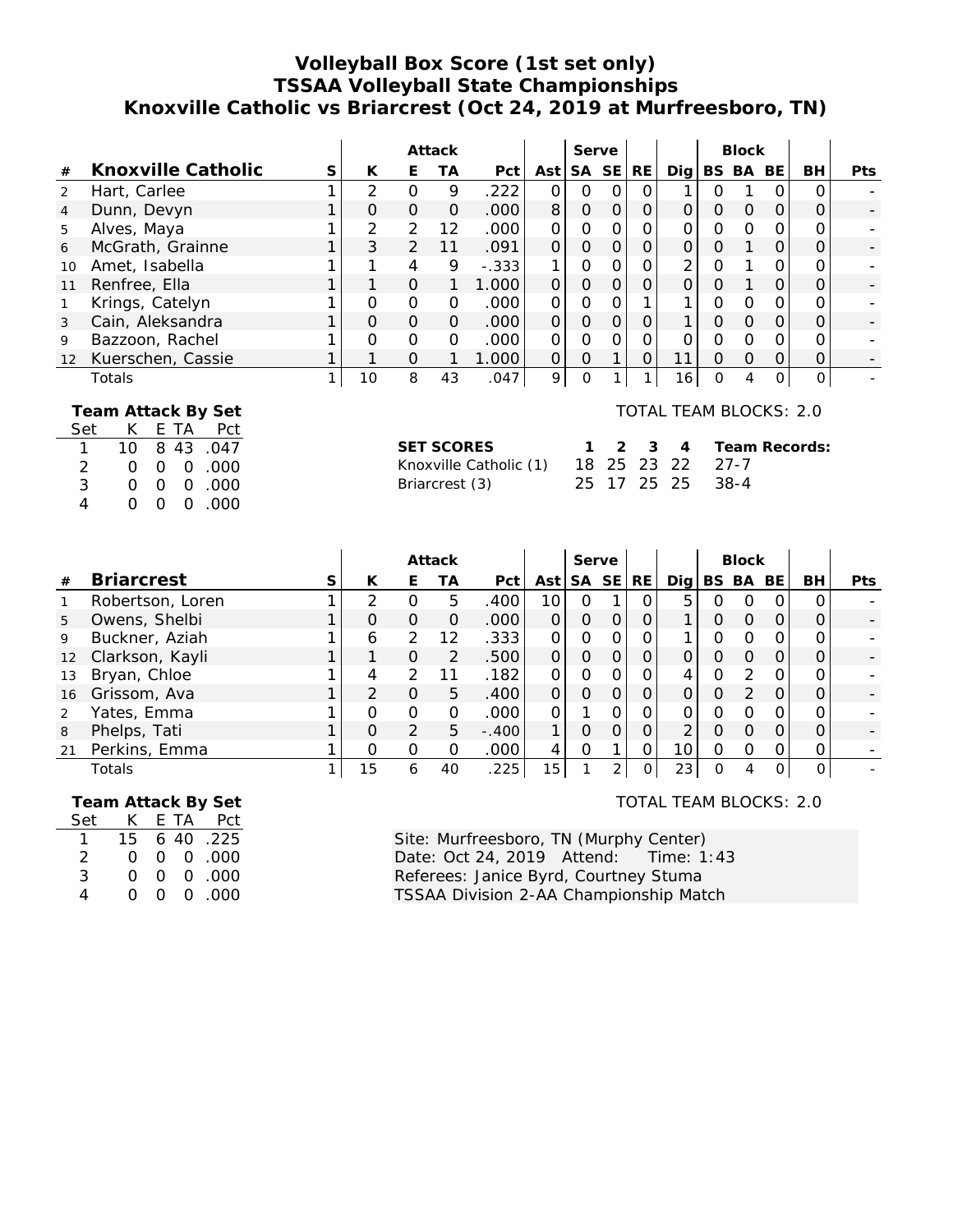### **Play-by-Play Summary (2nd set)**

## **Knoxville Catholic vs Briarcrest (Oct 24, 2019 at Murfreesboro, TN)**

*For BRCREST: Robertson, Loren/Buckner, Aziah; Grissom, Ava/Bryan, Chloe; Owens, Shelbi/Clarkson, Kayli; libero Perkins, Emma. For KCATH: Dunn, Devyn/Alves, Maya; Renfree, Ella/Hart, Carlee; Amet, Isabella/McGrath, Grainne; libero Kuerschen, Cassie.* [Dunn, Devyn] Attack error by Bryan, Chloe. 1-1 [Dunn, Devyn] Service error. 2-1 [Buckner, Aziah] Kill by Grissom, Ava (from Robertson, Loren). 2-2 [Buckner, Aziah] Kill by Amet, Isabella (from Dunn, Devyn). 2-3 [Krings, Catelyn] Kill by Amet, Isabella (from Dunn, Devyn). 2-4 [Krings, Catelyn] Attack error by Phelps, Tati. 2-5 [Krings, Catelyn] Attack error by Perkins, Emma. 3-5 [Krings, Catelyn] Kill by Bryan, Chloe (from Robertson, Loren). 4-5 [Yates, Emma] Kill by Bryan, Chloe (from Robertson, Loren). 5-5 [Yates, Emma] Kill by Phelps, Tati (from Robertson, Loren). 5-6 [Yates, Emma] Service error. 5-7 [Kuerschen, Cassie] Attack error by Bryan, Chloe. 5-8 [Kuerschen, Cassie] Attack error by Clarkson, Kayli. 5-9 [Kuerschen, Cassie] Kill by McGrath, Grainne. 5-10 [Kuerschen, Cassie] Attack error by Bryan, Chloe (block by McGrath, Grainne; Krings, Catelyn). *Timeout Briarcrest.* 5-11 [Kuerschen, Cassie] Kill by Amet, Isabella (from Dunn, Devyn). 5-12 [Kuerschen, Cassie] Service ace (Phelps, Tati). 5-13 [Kuerschen, Cassie] Attack error by Jones, Zykia (block by McGrath, Grainne; Hart, Carlee). 5-14 [Kuerschen, Cassie] Attack error by Jones, Zykia (block by Hart, Carlee; McGrath, Grainne). 6-14 [Kuerschen, Cassie] Attack error by Hart, Carlee (block by Clarkson, Kayli; Jones, Zykia). 6-15 [Bryan, Chloe] Kill by McGrath, Grainne (from Dunn, Devyn). 6-16 [Cain, Aleksandra] Kill by McGrath, Grainne (from Dunn, Devyn). 6-17 [Cain, Aleksandra] Attack error by Jones, Zykia. 7-17 [Cain, Aleksandra] Kill by Clarkson, Kayli (from Robertson, Loren). 8-17 [Amet, Isabella] Kill by Buckner, Aziah (from Robertson, Loren). 8-18 [Perkins, Emma] Kill by McGrath, Grainne (from Dunn, Devyn). 8-19 [Bazzoon, Rachel] Kill by Dunn, Devyn (from Amet, Isabella). 9-19 [Bazzoon, Rachel] Service error. 10-19 [Robertson, Loren] Attack error by Amet, Isabella (block by Bryan, Chloe; Grissom, Ava). 10-20 [Robertson, Loren] Kill by Alves, Maya (from Dunn, Devyn), block error by Bryan, Chloe. 11-20 [Dunn, Devyn] Attack error by Alves, Maya. 12-20 [Buckner, Aziah] Kill by Jones, Zykia (from Robertson, Loren). 13-20 [Buckner, Aziah] Kill by Bryan, Chloe (from Robertson, Loren).

- 14-20 [Buckner, Aziah] Attack error by Alves, Maya (block by Bryan, Chloe; Grissom, Ava).
- 15-20 [Buckner, Aziah] Kill by Bryan, Chloe (from Perkins, Emma).

#### *Timeout Knoxville Catholic.*

- 15-21 [Buckner, Aziah] Kill by Hart, Carlee (from Dunn, Devyn).
- 16-21 [Krings, Catelyn] Service error.
- 17-21 [Yates, Emma] Service ace (Kuerschen, Cassie).
- 17-22 [Yates, Emma] Kill by Hart, Carlee (from Dunn, Devyn).
- 17-23 [Kuerschen, Cassie] Attack error by Bryan, Chloe.
- 17-24 [Kuerschen, Cassie] Attack error by Jones, Zykia.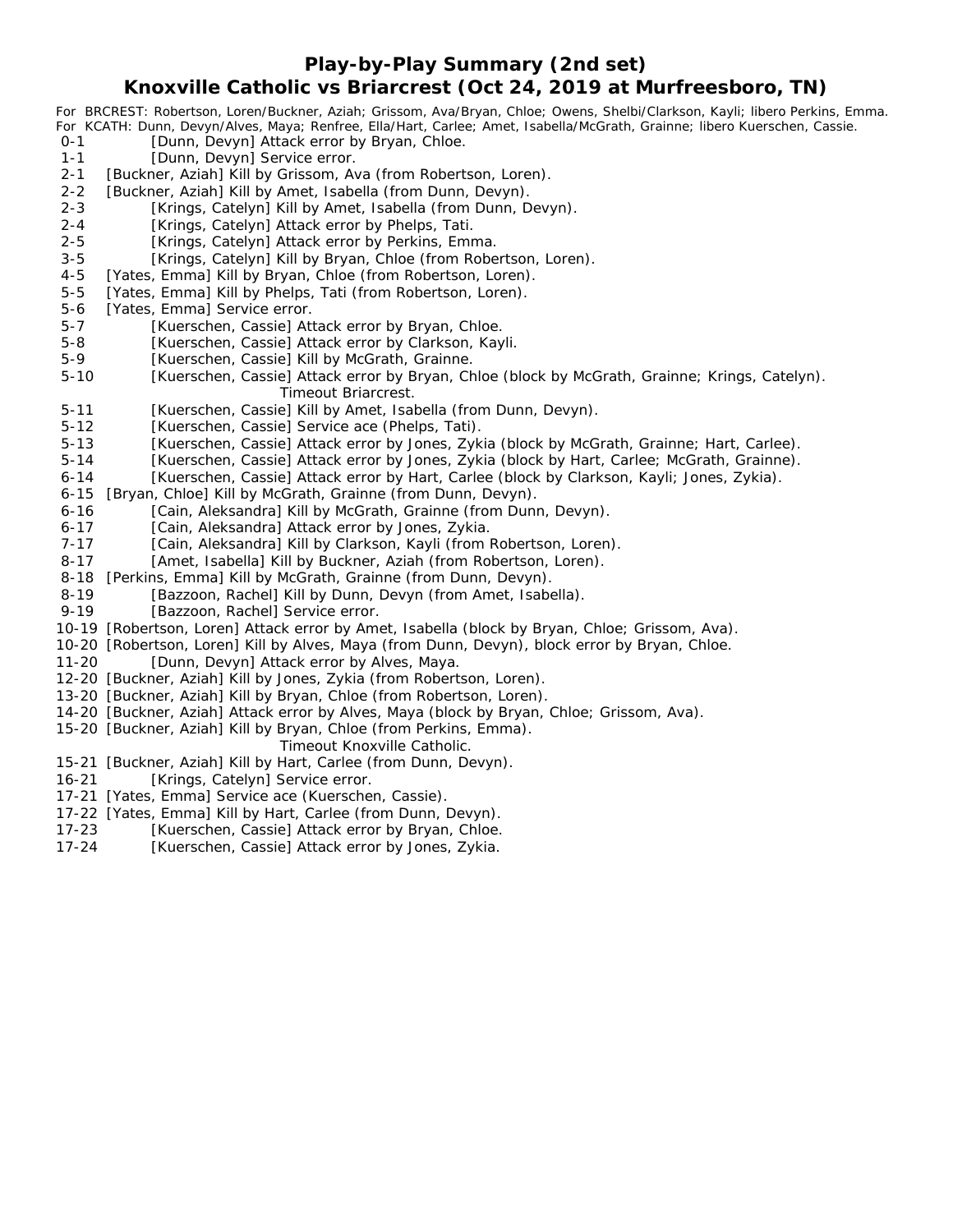# **Volleyball Box Score (2nd set only) TSSAA Volleyball State Championships Knoxville Catholic vs Briarcrest (Oct 24, 2019 at Murfreesboro, TN)**

|                          |                                                                                                                                                                                                                                       |              |                                                                                                                                                                                            |                | Attack         |         |                | Serve          |                |                |                |                | <b>Block</b>   |                |                |            |
|--------------------------|---------------------------------------------------------------------------------------------------------------------------------------------------------------------------------------------------------------------------------------|--------------|--------------------------------------------------------------------------------------------------------------------------------------------------------------------------------------------|----------------|----------------|---------|----------------|----------------|----------------|----------------|----------------|----------------|----------------|----------------|----------------|------------|
| $\#$                     | Knoxville Catholic                                                                                                                                                                                                                    | $\mathsf S$  | K                                                                                                                                                                                          | E              | <b>TA</b>      | Pct     | Ast            |                | SA SE          | RE             | Dig            |                | BS BA BE       |                | BH             | <b>Pts</b> |
| $\overline{2}$           | Hart, Carlee                                                                                                                                                                                                                          | 1            | $\overline{2}$                                                                                                                                                                             | 1              | 15             | .067    | $\Omega$       | $\Omega$       | $\overline{O}$ | 0              | $\overline{O}$ | $\Omega$       | $\overline{2}$ | $\Omega$       | O              |            |
| $\overline{4}$           | Dunn, Devyn                                                                                                                                                                                                                           | 1            | 1                                                                                                                                                                                          | $\overline{O}$ | 1              | 1.000   | 9              | $\overline{O}$ | $\mathbf{1}$   | $\overline{O}$ | 3              | O              | $\mathsf O$    | $\overline{O}$ | O              |            |
| 5                        | Alves, Maya                                                                                                                                                                                                                           | 1            | 1                                                                                                                                                                                          | $\overline{2}$ | 5              | $-.200$ | $\mathbf 0$    | $\overline{O}$ | $\overline{O}$ | $\overline{O}$ | 0              | $\mathbf 0$    | $\overline{O}$ | $\mathbf 0$    | $\Omega$       |            |
| 6                        | McGrath, Grainne                                                                                                                                                                                                                      | 1            | 4                                                                                                                                                                                          | $\overline{O}$ | 9              | .444    | $\overline{O}$ | $\overline{O}$ | $\overline{O}$ | $\overline{O}$ | $\overline{O}$ | $\overline{O}$ | $\mathfrak{Z}$ | $\overline{O}$ | $\overline{O}$ |            |
| 10                       | Amet, Isabella                                                                                                                                                                                                                        | 1            | 3                                                                                                                                                                                          | 1              | 10             | .200    | 1              | $\Omega$       | $\Omega$       | $\Omega$       | 1              | $\Omega$       | $\Omega$       | $\mathbf 0$    | $\Omega$       |            |
| 11                       | Renfree, Ella                                                                                                                                                                                                                         | 1            | $\overline{O}$                                                                                                                                                                             | $\overline{O}$ | $\overline{O}$ | .000    | $\overline{O}$ | $\overline{O}$ | $\overline{O}$ | $\overline{O}$ | $\overline{O}$ | $\overline{O}$ | $\overline{O}$ | $\overline{O}$ | O              |            |
| 1                        | Krings, Catelyn                                                                                                                                                                                                                       | 1            | $\Omega$                                                                                                                                                                                   | $\overline{O}$ | $\mathbf 0$    | .000    | $\Omega$       | $\Omega$       | 1              | $\Omega$       | 9              | $\Omega$       | 1              | $\Omega$       | $\Omega$       |            |
| 3                        | Cain, Aleksandra                                                                                                                                                                                                                      | 1            | $\mathbf 0$                                                                                                                                                                                | $\overline{O}$ | $\mathbf 0$    | .000    | $\overline{O}$ | $\overline{O}$ | $\overline{O}$ | $\overline{0}$ | $\overline{2}$ | $\mathbf 0$    | $\overline{O}$ | $\overline{O}$ | $\overline{O}$ |            |
| 9                        | Bazzoon, Rachel                                                                                                                                                                                                                       | 1            | $\Omega$                                                                                                                                                                                   | $\overline{0}$ | $\mathbf 0$    | .000    | $\Omega$       | $\overline{O}$ | $\mathbf{1}$   | $\overline{O}$ | $\overline{O}$ | $\Omega$       | $\Omega$       | $\Omega$       | O              |            |
| 12                       | Kuerschen, Cassie                                                                                                                                                                                                                     | 1            | $\mathbf 0$                                                                                                                                                                                | $\overline{O}$ | $\Omega$       | .000    | $\overline{0}$ | $\mathbf{1}$   | $\mathbf 0$    | $\mathbf{1}$   | 4              | $\mathbf 0$    | $\overline{O}$ | $\mathbf{O}$   | $\mathbf 0$    |            |
|                          | Totals                                                                                                                                                                                                                                | $\mathbf{1}$ | 11                                                                                                                                                                                         | $\overline{4}$ | 40             | .175    | 10             | $\mathbf{1}$   | 3              | $\mathbf{1}$   | 19             | $\overline{O}$ | 6              | $\mathsf{O}$   | $\overline{O}$ |            |
| 1<br>$\overline{2}$<br>4 | Team Attack By Set<br>K<br>E TA<br>Set<br>Pct<br>$\overline{O}$<br>$\overline{O}$<br>.000<br>$\mathbf 0$<br>.175<br>11<br>40<br>4<br>3<br>.000<br>$\overline{O}$<br>$\mathbf{O}$<br>$\Omega$<br>.000<br>0<br>$\mathbf{O}$<br>$\Omega$ |              | <b>TOTAL TEAM BLOCKS: 3.0</b><br><b>SET SCORES</b><br>3<br>2<br>1<br>4<br>25<br>23<br>22<br>$27 - 7$<br>Knoxville Catholic (1)<br>18<br>17<br>25<br>25<br>$38 - 4$<br>25<br>Briarcrest (3) |                |                |         |                |                |                |                |                | Team Records:  |                |                |                |            |
|                          |                                                                                                                                                                                                                                       |              |                                                                                                                                                                                            |                | Attack         |         |                | Serve          |                |                |                |                | <b>Block</b>   |                |                |            |
| $\#$                     | <b>Briarcrest</b>                                                                                                                                                                                                                     | $\mathsf S$  | K                                                                                                                                                                                          | E              | <b>TA</b>      | Pct     | Ast            |                | SA SE          | <b>RE</b>      | Dig            |                | BS BA BE       |                | <b>BH</b>      | Pts        |
| $\mathbf{1}$             | Robertson, Loren                                                                                                                                                                                                                      | 1            | $\mathbf 0$                                                                                                                                                                                | $\mathbf{O}$   | 1              | .000    | 8              | $\mathbf 0$    | $\mathcal{O}$  | 0              | 3              | 0              | $\mathbf 0$    | 0              | 0              |            |
| 5                        | Owens, Shelbi                                                                                                                                                                                                                         | 1            | $\overline{O}$                                                                                                                                                                             | $\overline{O}$ | $\mathbf{O}$   | .000    | $\mathcal{O}$  | $\mathbf 0$    | $\overline{O}$ | $\mathsf O$    | 1              | O              | $\overline{O}$ | $\mathbf 0$    | 0              |            |
| 9                        | Buckner, Aziah                                                                                                                                                                                                                        | 1            | 1                                                                                                                                                                                          | $\overline{O}$ | 4              | .250    | $\mathcal{O}$  | $\overline{O}$ | $\overline{O}$ | $\overline{0}$ | 3              | $\overline{O}$ | $\overline{O}$ | $\mathcal{O}$  | O              |            |
| 12                       | Clarkson, Kayli                                                                                                                                                                                                                       | 1            | 1                                                                                                                                                                                          | 1              | 6              | .000    | $\overline{0}$ | $\overline{O}$ | $\overline{O}$ | $\overline{O}$ | $\overline{O}$ | $\overline{O}$ | 1              | $\mathsf{O}$   | $\overline{O}$ |            |
| 13                       | Bryan, Chloe                                                                                                                                                                                                                          |              | 4                                                                                                                                                                                          | 4              | 16             | .000    | 0              | $\overline{O}$ | $\Omega$       | $\mathbf 0$    | 1              | $\mathbf 0$    | 2              | 1              | $\Omega$       |            |
| 16                       | Grissom, Ava                                                                                                                                                                                                                          |              | $\mathbf{1}$                                                                                                                                                                               | $\overline{O}$ | 1              | 1.000   | $\Omega$       | $\overline{O}$ | $\overline{O}$ | $\overline{O}$ | 1              | $\overline{O}$ | $\overline{2}$ | $\overline{O}$ | 0              |            |
|                          |                                                                                                                                                                                                                                       |              |                                                                                                                                                                                            |                |                |         |                |                |                |                |                |                |                |                |                |            |

| 2  | Yates, Emma   |  |    | .000                     |  |  |               |  |        |   |
|----|---------------|--|----|--------------------------|--|--|---------------|--|--------|---|
| 8  | Phelps, Tati  |  |    | .000                     |  |  |               |  |        | - |
| 21 | Perkins, Emma |  |    | 000 <sub>1</sub><br>$-1$ |  |  |               |  | 0      |   |
| 24 | Jones, Zykia  |  |    | $-.429$                  |  |  | ົ<br>ັ        |  |        | - |
|    | Totals        |  | 39 | $-.051$                  |  |  | $\sim$ $\sim$ |  | $\cup$ |   |

| Team Attack By Set |          |  |                      |
|--------------------|----------|--|----------------------|
| Set                | K.       |  | E TA Pct             |
|                    | $\Omega$ |  | $0\quad 0\quad .000$ |
| 2                  |          |  | 9 11 39 -.051        |
| 3                  | O        |  | 000.000              |
|                    | $\Omega$ |  | 00.00                |
|                    |          |  |                      |

TOTAL TEAM BLOCKS: 3.0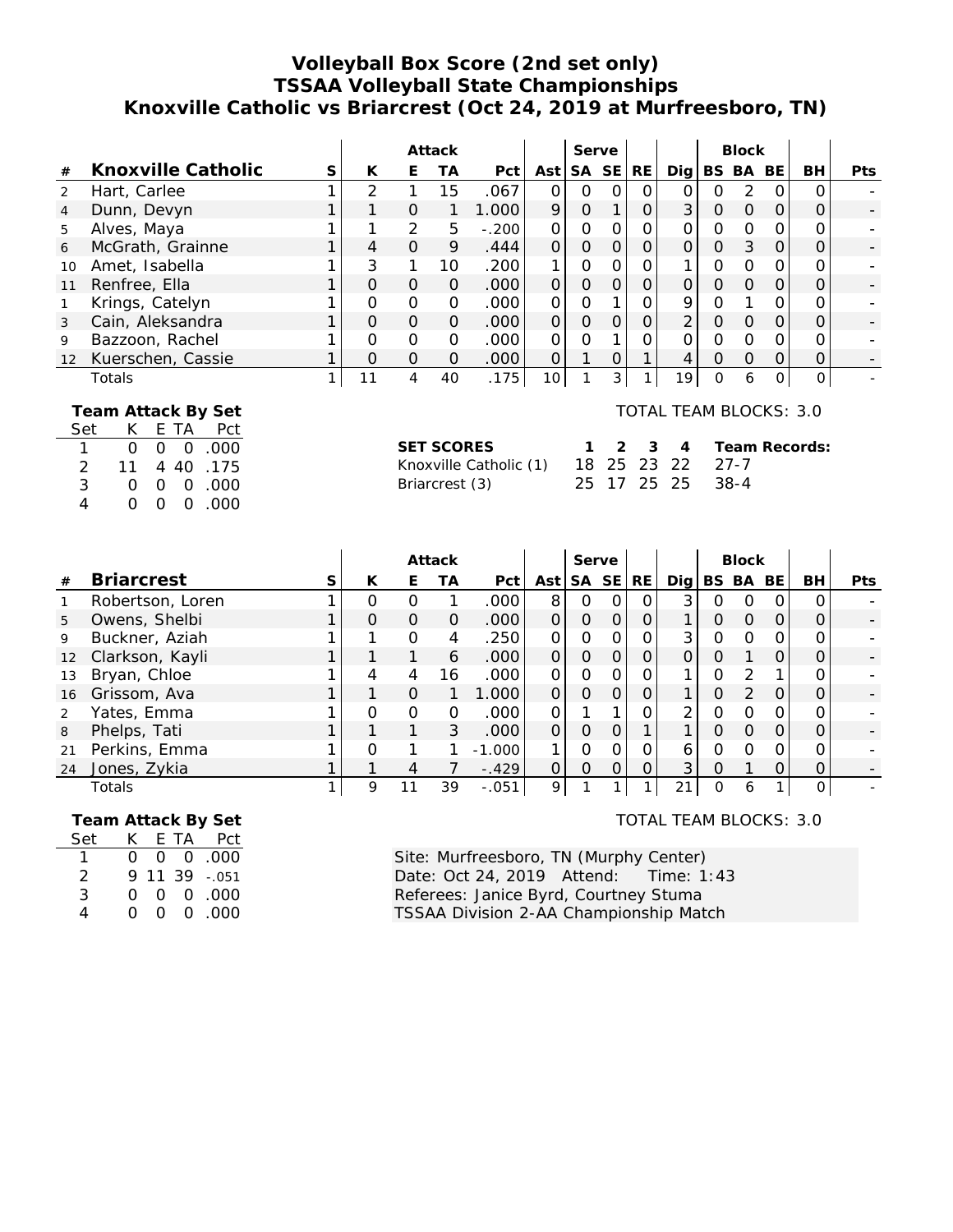### **Play-by-Play Summary (3rd set)**

## **Knoxville Catholic vs Briarcrest (Oct 24, 2019 at Murfreesboro, TN)**

*For BRCREST: Buckner, Aziah/Grissom, Ava; Bryan, Chloe/Owens, Shelbi; Clarkson, Kayli/Robertson, Loren; libero Perkins, Emma. For KCATH: Dunn, Devyn/Alves, Maya; Renfree, Ella/Hart, Carlee; Amet, Isabella/McGrath, Grainne; libero Kuerschen, Cassie.* 0-1 [Jones, Zykia] Kill by Alves, Maya (from Dunn, Devyn). 0-2 [Dunn, Devyn] Attack error by Jones, Zykia. 1-2 [Dunn, Devyn] Kill by Buckner, Aziah (from Robertson, Loren). 1-3 [Perkins, Emma] Service error. 2-3 [Krings, Catelyn] Kill by Buckner, Aziah (from Robertson, Loren). 2-4 [Robertson, Loren] Kill by Hart, Carlee (from Dunn, Devyn). 2-5 [Kuerschen, Cassie] Attack error by Bryan, Chloe. 3-5 [Kuerschen, Cassie] Kill by Buckner, Aziah (from Robertson, Loren). 4-5 [Buckner, Aziah] Attack error by McGrath, Grainne (block by Jones, Zykia; Grissom, Ava; Bryan, Chloe). 5-5 [Buckner, Aziah] Attack error by Hart, Carlee. 5-6 [Buckner, Aziah] Kill by Amet, Isabella (from Dunn, Devyn), block error by Bryan, Chloe. 5-7 [Cain, Aleksandra] Attack error by Jones, Zykia. 5-8 [Cain, Aleksandra] Kill by Amet, Isabella. 5-9 [Cain, Aleksandra] Attack error by Bryan, Chloe. 6-9 [Cain, Aleksandra] Kill by Bryan, Chloe (from Robertson, Loren). 6-10 [Yates, Emma] Kill by Amet, Isabella (from Cain, Aleksandra). 6-11 [Amet, Isabella] Attack error by Bryan, Chloe. 7-11 [Amet, Isabella] Kill by Jones, Zykia (from Robertson, Loren). 7-12 [Owens, Shelbi] Service error. 8-12 [Bazzoon, Rachel] Kill by Jones, Zykia (from Robertson, Loren). 9-12 [Jones, Zykia] Attack error by Alves, Maya. 9-13 [Jones, Zykia] Service error. 10-13 [Dunn, Devyn] Kill by Buckner, Aziah (from Robertson, Loren). 10-14 [Perkins, Emma] Service error. 11-14 [Krings, Catelyn] Ball handling error by Dunn, Devyn. 12-14 [Robertson, Loren] Attack error by Hart, Carlee. 12-15 [Robertson, Loren] Kill by Hart, Carlee (from Dunn, Devyn). 13-15 [Kuerschen, Cassie] Kill by Grissom, Ava (from Robertson, Loren). 13-16 [Buckner, Aziah] Service error. 14-16 [Cain, Aleksandra] Attack error by Amet, Isabella. *Timeout Knoxville Catholic.* 14-17 [Yates, Emma] Kill by McGrath, Grainne (from Dunn, Devyn). 15-17 [Amet, Isabella] Attack error by Dunn, Devyn. 15-18 [Owens, Shelbi] Service error. 16-18 [Bazzoon, Rachel] Kill by Jones, Zykia (from Robertson, Loren). 17-18 [Jones, Zykia] Attack error by Amet, Isabella (block by Buckner, Aziah; Clarkson, Kayli). 17-19 [Jones, Zykia] Kill by Bazzoon, Rachel (from Amet, Isabella). 17-20 [Jones, Zykia] Attack error by Buckner, Aziah. 17-21 [Dunn, Devyn] Attack error by Buckner, Aziah. 18-21 [Perkins, Emma] Attack error by Alves, Maya (block by Buckner, Aziah; Grissom, Ava).

- 18-22 [Perkins, Emma] Attack error by Buckner, Aziah.
- 19-22 [Krings, Catelyn] Kill by Buckner, Aziah (from Robertson, Loren).
- 20-22 [Robertson, Loren] Attack error by Hart, Carlee.

#### *Timeout Knoxville Catholic.*

- 20-23 [Robertson, Loren] Kill by Hart, Carlee (from Dunn, Devyn).
- 20-24 [Kuerschen, Cassie] Service ace (Buckner, Aziah).

#### *Timeout Briarcrest.*

- 20-25 [Kuerschen, Cassie] Service ace (Buckner, Aziah).
- 21-25 [Kuerschen, Cassie] Kill by Buckner, Aziah (from Robertson, Loren).
- 24-23 [Buckner, Aziah] Service ace (Amet, Isabella).
- 25-23 [Buckner, Aziah] Attack error by Amet, Isabella.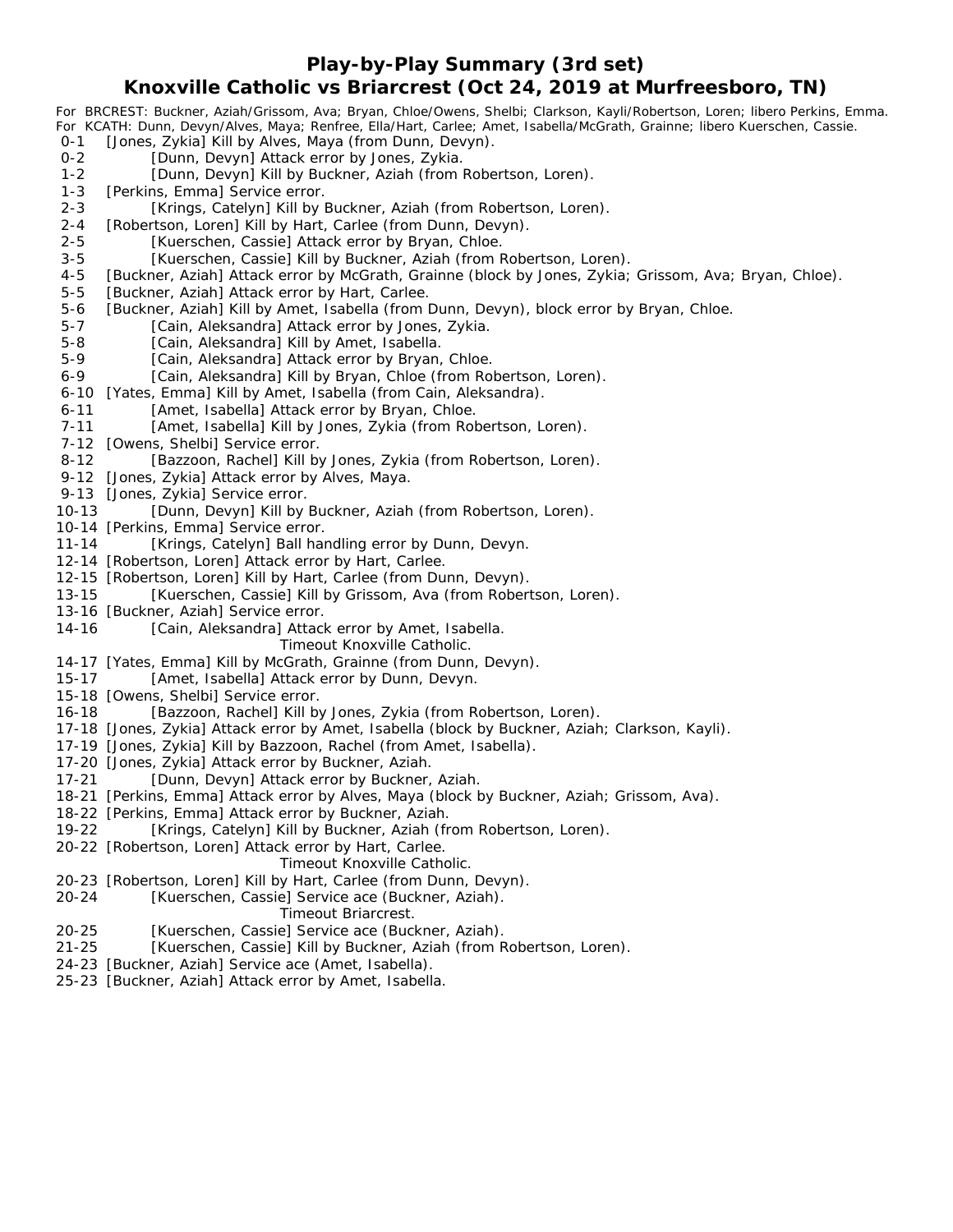# **Volleyball Box Score (3rd set only) TSSAA Volleyball State Championships Knoxville Catholic vs Briarcrest (Oct 24, 2019 at Murfreesboro, TN)**

|                |                                                    |   |          |               | Attack   |          |                |          | Serve    |               |                        |          | <b>Block</b> |          |          |            |
|----------------|----------------------------------------------------|---|----------|---------------|----------|----------|----------------|----------|----------|---------------|------------------------|----------|--------------|----------|----------|------------|
| #              | Knoxville Catholic                                 | S | К        | Е             | ТA       | Pct      | Ast            |          | SA SE    | RE.           | Digl                   |          | BS BA        | BE       | BH       | <b>Pts</b> |
| 2              | Hart, Carlee                                       |   | 3        | 3             | 12       | .000     | $\Omega$       | 0        | O        | O             | $\Omega$               | Ο        | $\Omega$     | Ω        | Ω        |            |
| $\overline{4}$ | Dunn, Devyn                                        |   | $\Omega$ | $\mathbf{1}$  | 3        | $-.333$  | 6              | $\Omega$ | $\Omega$ | $\mathcal{O}$ | $\Omega$               | O        | $\Omega$     | $\Omega$ |          |            |
| 5              | Alves, Maya                                        |   |          | 2             | 8        | $-0.125$ | $\Omega$       | 0        |          |               |                        | 0        | $\Omega$     | Ω        |          |            |
| 6              | McGrath, Grainne                                   |   |          |               | 5        | .000     | $\overline{O}$ | $\Omega$ | O        | 0             | $\Omega$               | O        | $\Omega$     | 0        | $\Omega$ |            |
| 10             | Amet, Isabella                                     |   | 3        | 3             | 13       | .000     |                | 0        |          |               | 3                      | Ο        | $\Omega$     | Ω        |          |            |
| 11             | Renfree, Ella                                      |   | $\Omega$ | $\Omega$      | $\Omega$ | .000     | $\Omega$       | Ο        | O        | 0             | $\Omega$               | Ο        | $\Omega$     | O        | Ο        |            |
|                | Krings, Catelyn                                    |   | $\Omega$ | $\mathcal{O}$ | $\Omega$ | .000     | $\Omega$       | Ο        |          | 0             | O                      | Ω        | $\Omega$     | O        | Ω        |            |
| 3              | Cain, Aleksandra                                   |   | $\Omega$ | $\Omega$      | $\Omega$ | .000     | 1              | 0        |          | 0             | $\overline{2}$         | $\Omega$ | $\Omega$     | $\Omega$ | O        |            |
| 9              | Bazzoon, Rachel                                    |   |          | 0             |          | 1.000    | $\Omega$       | 0        |          | 0             |                        | O        | $\Omega$     | Ω        |          |            |
| 12             | Kuerschen, Cassie                                  |   | $\Omega$ | $\Omega$      | $\Omega$ | .000     | $\overline{O}$ | 2        | $\Omega$ | 0             | 7                      | O        | $\Omega$     | $\Omega$ | 0        |            |
| 13             | Robson, Lauren                                     |   | $\Omega$ | $\mathcal{O}$ | $\Omega$ | .000     | 0              | O        | $\Omega$ | 0             | $\Omega$               | Ο        | $\Omega$     | 0        | 0        |            |
|                | Totals                                             |   | 9        | 10            | 42       | $-.024$  | 8              | 2        |          |               | 13                     | O        | $\Omega$     | 0        | 1        |            |
|                | Team Attack By Set<br>Set<br>Pct<br>E.<br>ΙA<br>K. |   |          |               |          |          |                |          |          |               | TOTAL TEAM BLOCKS: 0.0 |          |              |          |          |            |

| bet K EIA PCI                |                                         |  |  |                       |
|------------------------------|-----------------------------------------|--|--|-----------------------|
| 1 0 0 0 0 000                | SET SCORES                              |  |  | 1 2 3 4 Team Records: |
| 2 0 0 0 0 000                | Knoxville Catholic (1) 18 25 23 22 27-7 |  |  |                       |
| $3 \t 9 \t 10 \t 42 \t -024$ | Briarcrest (3)                          |  |  | 25 17 25 25 38-4      |
| 4 0 0 0 0 000                |                                         |  |  |                       |

|                   |                   |    |          |          | Attack        |                   |          | Serve     |           |           |                 |   | <b>Block</b>  |     |          |            |
|-------------------|-------------------|----|----------|----------|---------------|-------------------|----------|-----------|-----------|-----------|-----------------|---|---------------|-----|----------|------------|
| #                 | <b>Briarcrest</b> | S. | К        | E        | TА            | Pct               | Ast l    | <b>SA</b> | <b>SE</b> | <b>RE</b> | Dia             |   | BS BA         | BE. | BH       | <b>Pts</b> |
|                   | Robertson, Loren  |    | Ω        |          | $\mathcal{P}$ | .000              | 11       | O         |           |           | 3               | Ο |               | 0   |          |            |
| 5                 | Owens, Shelbi     |    | $\Omega$ | $\Omega$ | $\Omega$      | .000 <sub>1</sub> |          | 0         | 2         |           | 2               | Ω | $\Omega$      |     |          |            |
| 9                 | Buckner, Aziah    |    | 6        | 3        | 15            | .200              | $\Omega$ |           |           | ⌒         |                 | O |               |     | O        |            |
| $12 \overline{ }$ | Clarkson, Kayli   |    | $\Omega$ | $\Omega$ |               | .000              | $\Omega$ | $\Omega$  |           |           | Ω               | ი |               |     |          |            |
| 13                | Bryan, Chloe      |    |          | 3        | 9             | $-.222$           | ∩        | 0         |           |           | ∩               | ∩ |               |     | O        |            |
| 16                | Grissom, Ava      |    |          | $\Omega$ | 2             | .500              | 0        | $\Omega$  | O         |           | O               | Ο | $\mathcal{P}$ | O   | Ο        |            |
| 2                 | Yates, Emma       |    | O        | $\Omega$ | Ο             | .000              | ∩        | Ω         |           |           |                 | ი |               |     | Ω        |            |
| 21                | Perkins, Emma     |    | $\Omega$ | $\Omega$ | $\Omega$      | .000              | $\Omega$ | 0         |           | Ω         | 6               | Ω | $\Omega$      | Ω   |          |            |
| 24                | Jones, Zykia      |    | 3        | 2        | 8             | .125              | Ω        | Ω         |           |           | ⌒               | Ω |               |     | Ο        |            |
|                   | Totals            |    | 11       | 8        | 37            | .081              |          |           | 6         |           | 18 <sub>1</sub> | Ω |               |     | $\Omega$ |            |

|     |                  |        |      | Team Attack By Set     |
|-----|------------------|--------|------|------------------------|
| Set | K.               |        | E TA | Pct                    |
|     | $\Omega$         |        |      | $0 \quad 0 \quad .000$ |
| 2   | $\left( \right)$ | 0.     |      | 0.000                  |
| 3   | 11               |        |      | 8 37 .081              |
| Δ   |                  | $\cap$ |      | 0.000                  |

### TOTAL TEAM BLOCKS: 3.5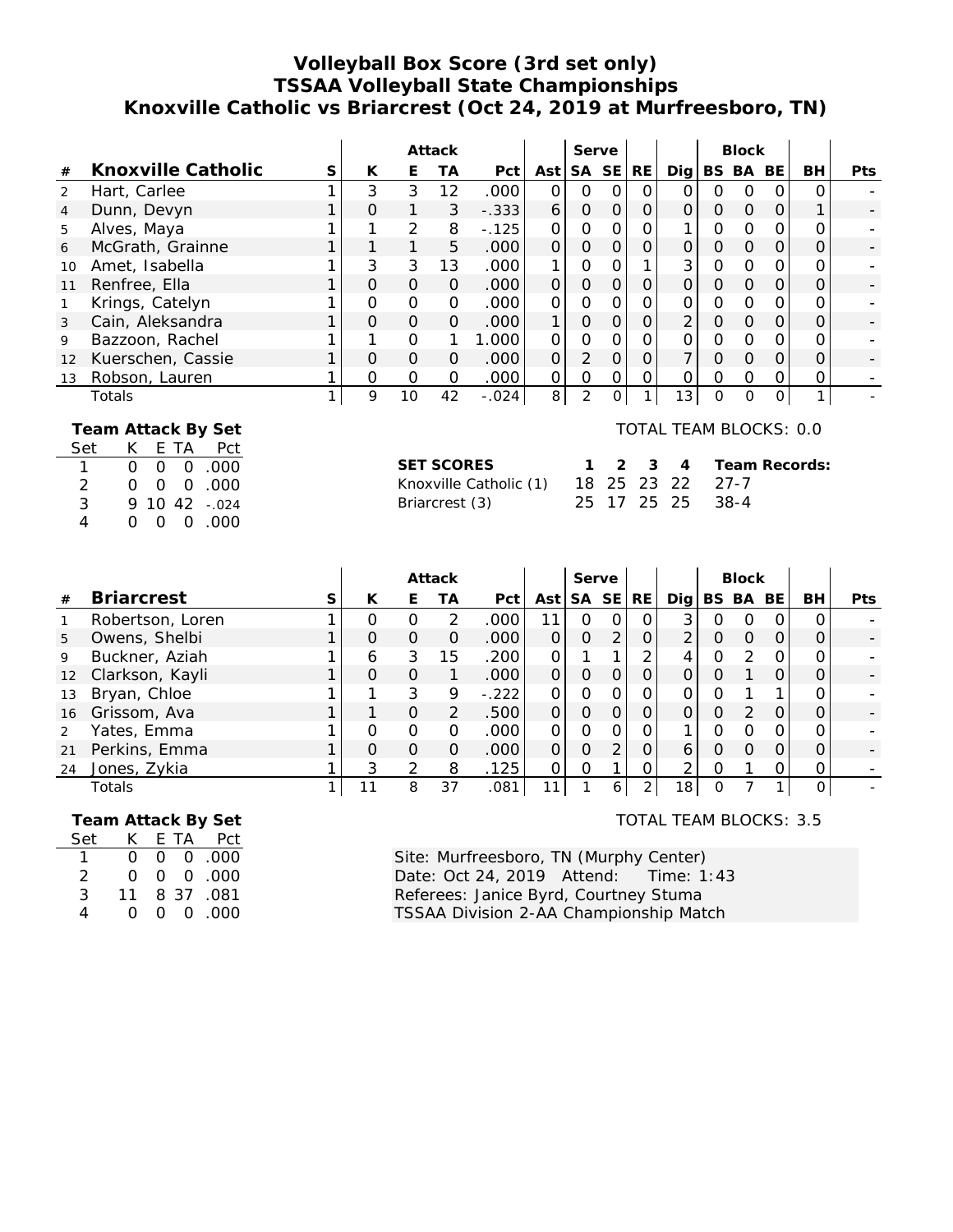## **Play-by-Play Summary (4th set)**

## **Knoxville Catholic vs Briarcrest (Oct 24, 2019 at Murfreesboro, TN)**

*For BRCREST: Clarkson, Kayli/Robertson, Loren; Buckner, Aziah/Grissom, Ava; Owens, Shelbi/Jones, Zykia; libero Perkins, Emma. For KCATH: Dunn, Devyn/Alves, Maya; Renfree, Ella/Hart, Carlee; Amet, Isabella/McGrath, Grainne; libero Kuerschen, Cassie.* [Dunn, Devyn] Attack error by Hart, Carlee. 1-1 [Perkins, Emma] Kill by Hart, Carlee (from Dunn, Devyn). 1-2 [Krings, Catelyn] Ball handling error by Robertson, Loren. 2-2 [Krings, Catelyn] Kill by Grissom, Ava (from Robertson, Loren). 3-2 [Robertson, Loren] Ball handling error by Dunn, Devyn. 3-3 [Robertson, Loren] Kill by Hart, Carlee (from Dunn, Devyn). 4-3 [Kuerschen, Cassie] Kill by Buckner, Aziah (from Robertson, Loren). 4-4 [Buckner, Aziah] Kill by McGrath, Grainne (from Dunn, Devyn). 5-4 [Cain, Aleksandra] Kill by Jones, Zykia. 5-5 [Yates, Emma] Attack error by Bryan, Chloe. 6-5 [Amet, Isabella] Kill by Jones, Zykia (from Perkins, Emma). 7-5 [Bryan, Chloe] Kill by Jones, Zykia (from Robertson, Loren). 8-5 [Bryan, Chloe] Kill by Jones, Zykia (from Robertson, Loren). 8-6 [Bryan, Chloe] Service error. 9-6 [Bazzoon, Rachel] Kill by Robertson, Loren (from Buckner, Aziah). 10-6 [Jones, Zykia] Attack error by Alves, Maya. 11-6 [Jones, Zykia] Kill by Buckner, Aziah (from Owens, Shelbi). 11-7 [Jones, Zykia] Service error. 11-8 [Dunn, Devyn] Service ace (Owens, Shelbi). 12-8 [Dunn, Devyn] Kill by Buckner, Aziah (from Robertson, Loren). 12-9 [Perkins, Emma] Service error. 12-10 [Krings, Catelyn] Attack error by Buckner, Aziah. 13-10 [Krings, Catelyn] Kill by Buckner, Aziah (from Robertson, Loren). 14-10 [Robertson, Loren] Kill by Buckner, Aziah (from Robertson, Loren). 15-10 [Robertson, Loren] Attack error by Amet, Isabella (block by Bryan, Chloe; Grissom, Ava). 16-10 [Robertson, Loren] Kill by Bryan, Chloe (from Robertson, Loren). *Timeout Knoxville Catholic.* 17-10 [Robertson, Loren] Attack error by Hart, Carlee. 17-11 [Robertson, Loren] Kill by Amet, Isabella (from Dunn, Devyn). 17-12 [Kuerschen, Cassie] Attack error by Buckner, Aziah (block by Hart, Carlee; McGrath, Grainne). 17-13 [Kuerschen, Cassie] Service ace (Jones, Zykia). *Timeout Briarcrest.* 17-14 [Kuerschen, Cassie] Kill by McGrath, Grainne (from Dunn, Devyn). 18-14 [Kuerschen, Cassie] Kill by Buckner, Aziah (from Robertson, Loren). 19-14 [Buckner, Aziah] Attack error by McGrath, Grainne. 19-15 [Buckner, Aziah] Kill by Amet, Isabella (from Dunn, Devyn). 19-16 [Cain, Aleksandra] Attack error by Jones, Zykia. 20-16 [Cain, Aleksandra] Kill by Bryan, Chloe (from Robertson, Loren). 20-17 [Yates, Emma] Kill by McGrath, Grainne (from Dunn, Devyn). 21-17 [Amet, Isabella] Kill by Jones, Zykia (from Perkins, Emma). 21-18 [Bryan, Chloe] Attack error by Jones, Zykia. 21-19 [Bazzoon, Rachel] Attack error by Jones, Zykia. 21-20 [Bazzoon, Rachel] Kill by Alves, Maya (from Dunn, Devyn). *Timeout Briarcrest.* 21-21 [Bazzoon, Rachel] Kill by Amet, Isabella (from Dunn, Devyn). 22-21 [Bazzoon, Rachel] Kill by Jones, Zykia (from Buckner, Aziah). 23-21 [Jones, Zykia] Kill by Buckner, Aziah (from Robertson, Loren). *Timeout Knoxville Catholic.*

- 24-21 [Jones, Zykia] Kill by Owens, Shelbi (from 4).
- 24-22 [0] Kill by Alves, Maya (from Dunn, Devyn).
- 25-22 [Dunn, Devyn] Kill by Buckner, Aziah (from Robertson, Loren).

#### BRIARCREST 3, KNOXVILLE CATHOLIC 1